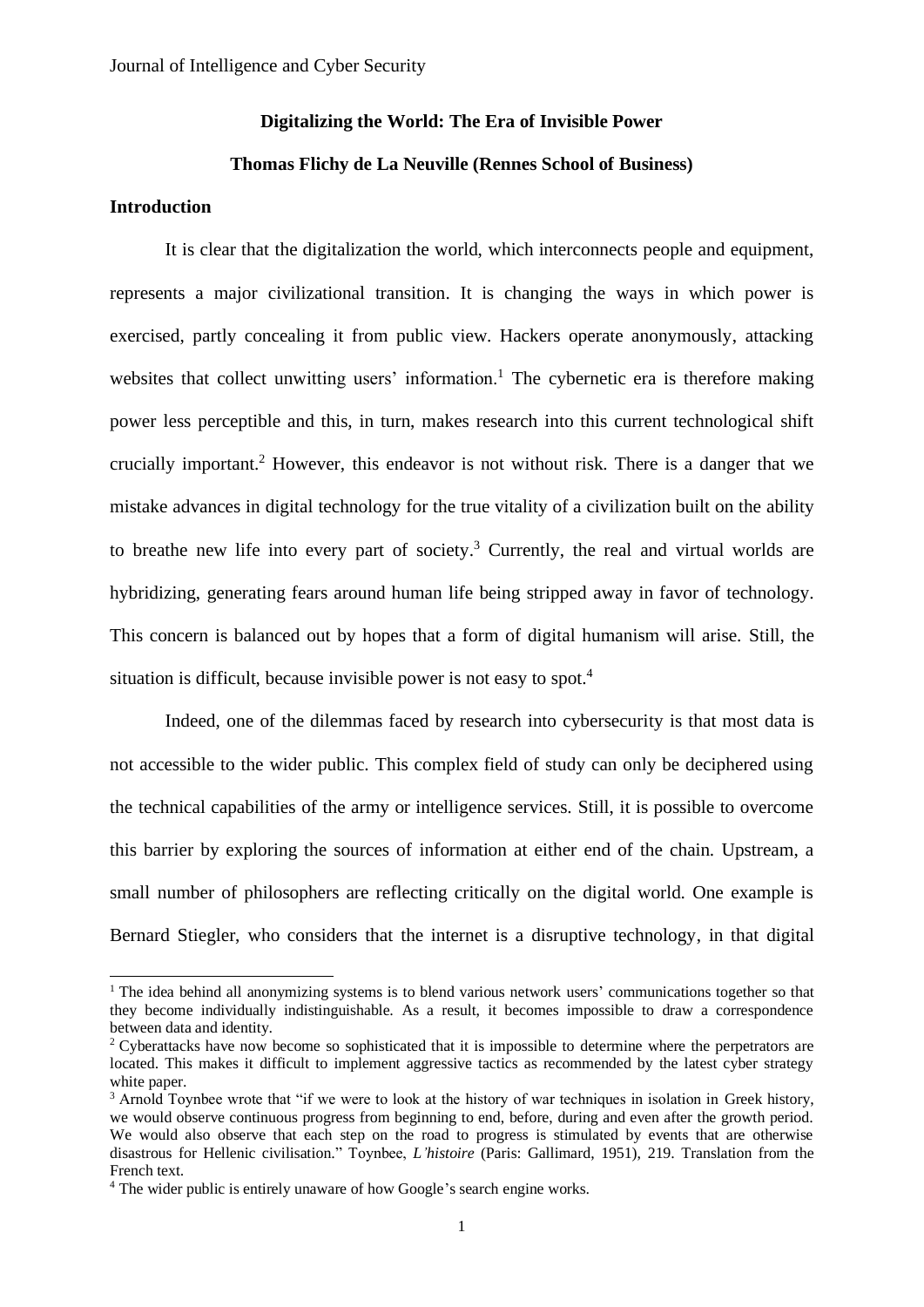automation leads to tax avoidance and unemployment.<sup>5</sup> Eric Sadin, meanwhile, defines artificial intelligence (AI) as a kind of rationality that interprets various situations in real time in order to continually propose services and products, a technoliberalism aiming to mould behavior. Lastly, Kave Salamatian sees the internet as a many-tentacled beast with a hyperconnected heart, whose underwater infrastructure provides an indication of the state of digital geopolitics. <sup>6</sup> Downstream, various blogs and websites testify to the current vitality of technology. It is useful to cross-reference technology website Wired.com, which is written for a nonspecialist audience, with French websites InternetActu.net and Reflets.info, which offer a more critical reading of the subject.

Various online tools also enable us to assess the evolution of digital technology, from maps of the underwater cable network that carries 99 percent of internet data to maps of the users of TensorFlow or Shodan.io, which provides an overview of connected devices.<sup>7</sup> It is also possible to approach the gamer-hacker community, which is not opposed to talking about its underground activities (although IT specialists can be reluctant to come into contact with a world quite different from their own).<sup>8</sup> However, neither upstream nor downstream information sources are location-specific. As a result, monitoring software such as Tadaweb.com and relational mappers such as Gephi.org give us an idea of digital geopolitics in specific places. Counterintuitively, the enhanced imperceptibility of digital power does not tend to smooth out the idiosyncrasies in connected individuals' data. Digitalization thrives by collecting personal data on a massive scale and this, in turn, means breaking societies down into preidentified microgroups. Enclosing groups of individuals into online silos is a

<sup>5</sup> For her part, magistrate and cyber specialist Myriam Quéméner examines how French law is changing in reaction to disruptive digital technology.

<sup>&</sup>lt;sup>6</sup> The Suez Canal and Strait of Malacca are strategic points for underwater cables. China, meanwhile, is only connected to the world via four points.

<sup>&</sup>lt;sup>7</sup> The Marea network is made up of cables no bigger than a hosepipe and was completed in 2017. It links Virginia to Bilbao and currently transmits 75 percent of the world's current online traffic.

<sup>8</sup> The website Pastebin, for instance, lists the most recent hacking operations. See also Tim Jordan and Paul Taylor, "A Sociology of Hackers," *Sociological Review* 46, no. 4 (November 1998): 757–80. Note that people with Asperger's syndrome (a form of autism characterised by communication difficulties) are particularly likely to thrive in IT professions. Steve Silberman, "The Geek Syndrome," *Science*, January 12, 2001.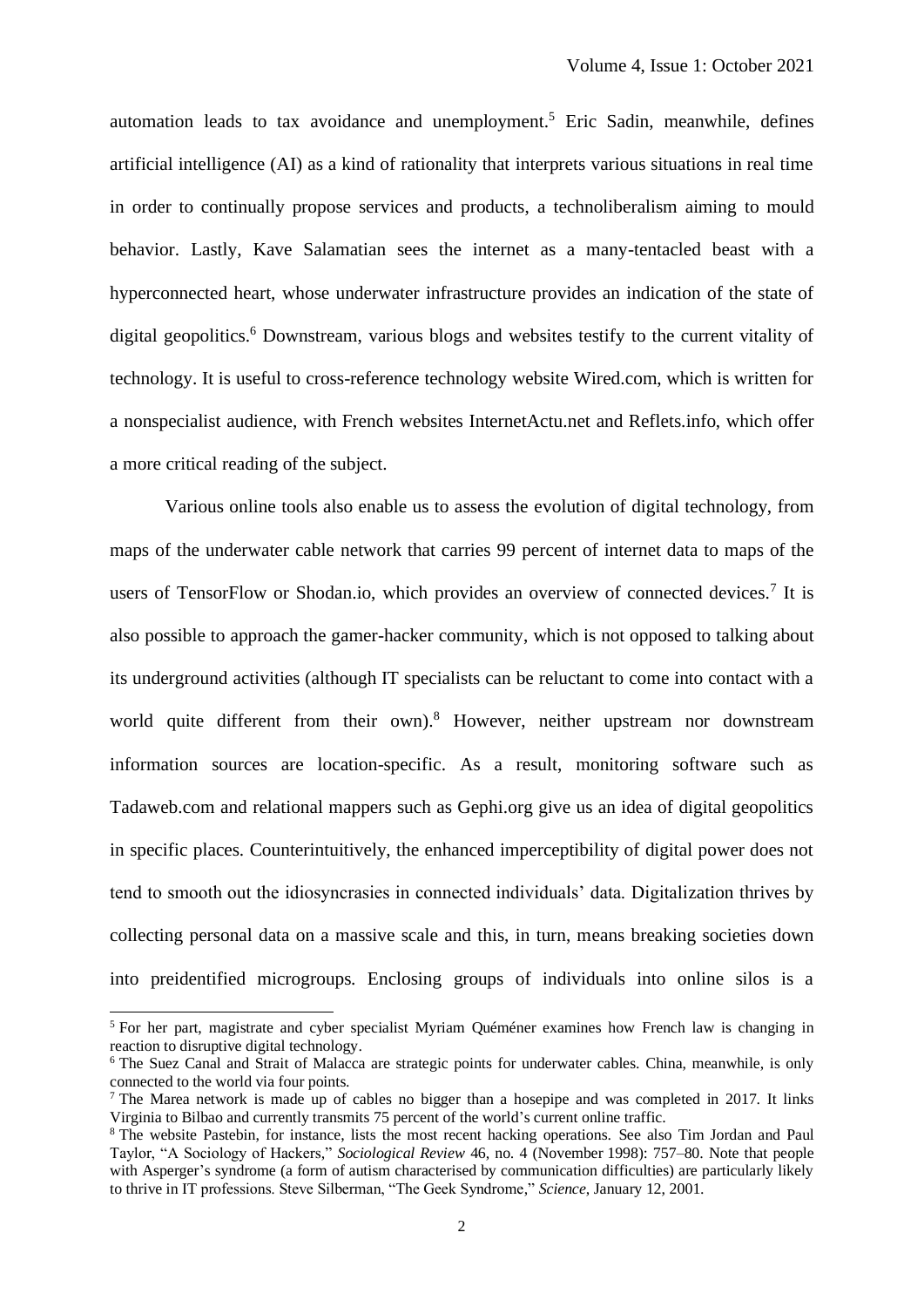prerequisite for effective personalized marketing, of which electoral marketing is an offshoot.<sup>9</sup> Paradoxically, when human societies are digitalized, their identities become more distinct, to the extent that microgroups of connected but single-minded individuals find themselves in opposition to one another.<sup>10</sup> Pay close attention to it and the permanent connectivity generated by all-governing algorithms appears more belligerent than unifying.<sup>11</sup> To understand this, we have to examine the digital revolution's workings so that we can sketch out the potential geopolitical consequences.

# **The Commercial Dynamics of the Digital Revolution**

Driven by an ambition to replace human unpredictability with artificial intelligence, the digital revolution uses captology to monopolize consumers' attention and has remained largely untouched by cyber-dysfunctionalities.

# *Artificial Intelligence: A Trojan Horse Designed to Rob Humans of Their Independence*

In the years to come, the development of artificial intelligence will be flanked by the development of 5G and quantum computing. 5G is one hundred times faster than 4G and interconnects people with digital devices, providing the conditions for everything from smart cities to automated environments. 5G is designed for the Internet of Things, such as smart cars and drones, for example. Switzerland has taken an early lead in this area, launching 338 5G masts on April 17, 2019. This technology is not without its risks, however, as it must be relayed every 800 meters. The waves are very high in frequency and noncontinuous. The situation is further complicated by the fact that China has a number of 5G-related patents,

<sup>9</sup> One of Quantcube Technology's flagship products is Global Macro Smart Data, a real-time predictive platform licensed annually to users. Since May 2013, Quantcube Technology has predicted twenty-one election results with 92 percent accuracy, several weeks before the polls even opened. The start-up notably predicted that the UK would vote to leave the EU in 2016 and that Donald Trump would win the 2016 US presidential election (a fortnight ahead of time in the latter case), as well as the results of France's first round of presidential elections in 2017 and the 2018 American mid-terms.

<sup>&</sup>lt;sup>10</sup> Major digital platforms' most significant means of reducing friction between these different identities is to moderate users' posts. This invisible task was analyzed by Tarleton Gillespie in *The Custodians of the Internet*  (New Haven: Yale University Press, 2018), 296. It consumes a huge amount of resources. Global platforms use automated detection tools to moderate content. The task of moderation itself involves flagging up offensive or inappropriate content.

<sup>&</sup>lt;sup>11</sup> Unless, of course, these virtual confrontations threaten the cyber security upon which foreign investments depend.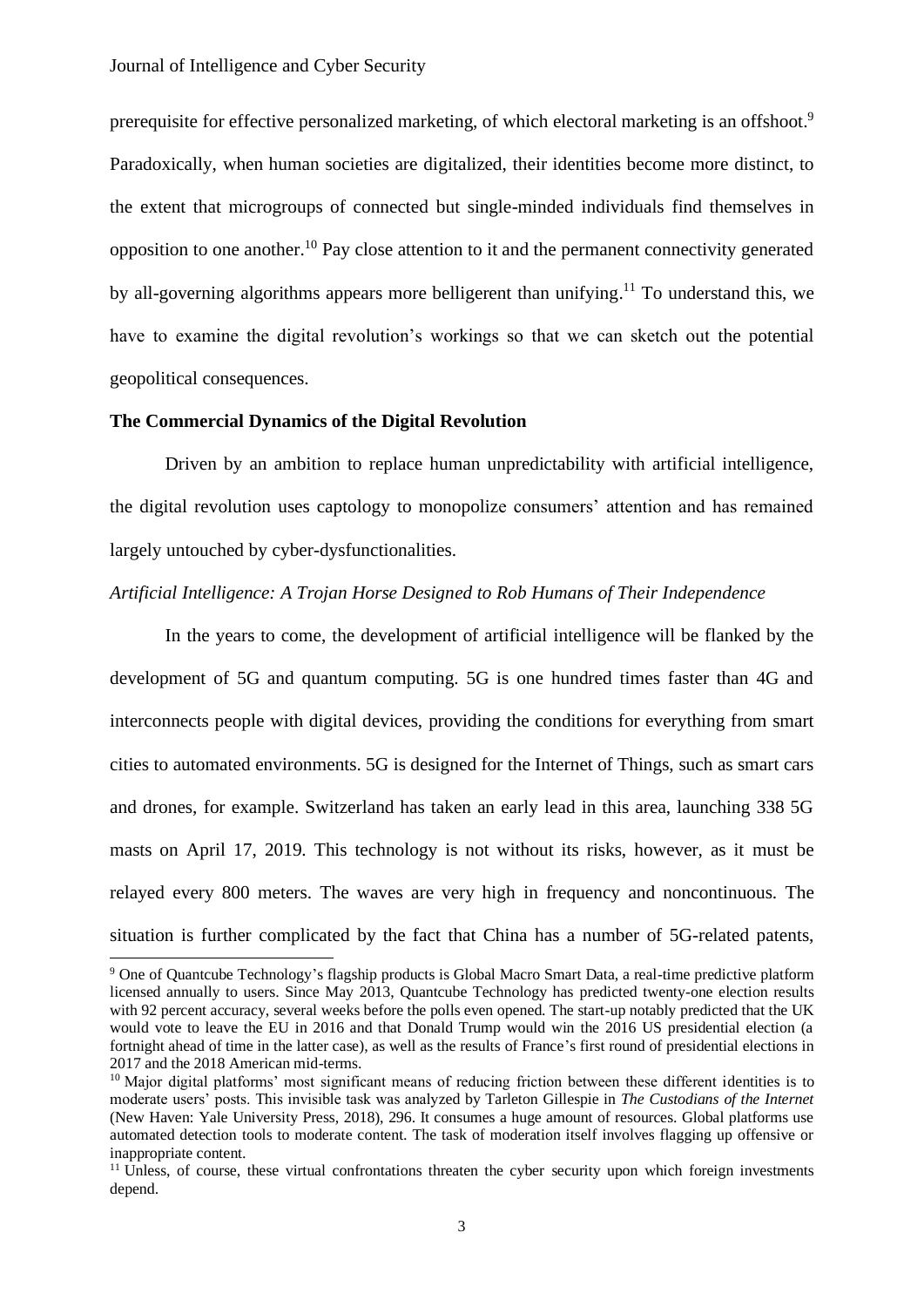with obvious geopolitical implications. In May 2019, US president Donald Trump banned American telecoms networks from buying Huawei equipment. Indeed, the United States has expressed fears about wide-scale espionage and has pressured its allies to freeze out the Chinese company. However, should Huawei and other Chinese businesses be prevented from rolling out 5G capabilities in Europe, the cost to European telecoms operators would be  $\epsilon$ 55 billion and eighteen months of lost time.

On the quantum computing side, new quantum computers (and IBM Q in particular) are rendering current cryptographic protocols obsolete. While the ten or so quantum computers currently in existence are still in the experimental stage, in the next few years, the development of AI will primarily allow it to not only guide consumers' choices but also to reform state bureaucracy.<sup>12</sup> A new science – captology – has been developed to this end.

# *Captology: The Art of Invisible Manipulation*

AI is first and foremost about emotions.<sup>13</sup> Algorithms turn our mental space into code in an effort to capture our attention. The origins of captology reside in the work of Stanford University's B. J. Fogg, who published *Persuasive Technology: Using Computers to Change What We Think and Do* in 2003. Persuasive technologies have been designed by choice architects to nudge people's choices in a certain direction. Rooted in behavioral economics and neuro-marketing, they lend algorithms a governing power. This new economy considers our attention spans to be a rare and precious resource that can be used to a business's advantage when it is focused on information that, in turn, provokes a particular action. Recognizing the potential negative effect of these techniques, Bernard Stiegler has criticized psychotechnology that short-circuits our attention spans, as had Noam Chomsky and Edward S. Herman before him when they denounced the media's role in manufacturing consent.

<sup>&</sup>lt;sup>12</sup> State start-ups could find themselves at the cutting edge of government reforms.

<sup>&</sup>lt;sup>13</sup> For Pierre Bellanger, "software and algorithms are human thought in code. Only a third of our brains is dedicated to rational cognition. If the majority of our thoughts emerge from our unconscious, as soon as networks develop they become unmoored from reason, control and any understanding of our own thoughts. The internet is coding and connecting up our dreams." Translation from the French text.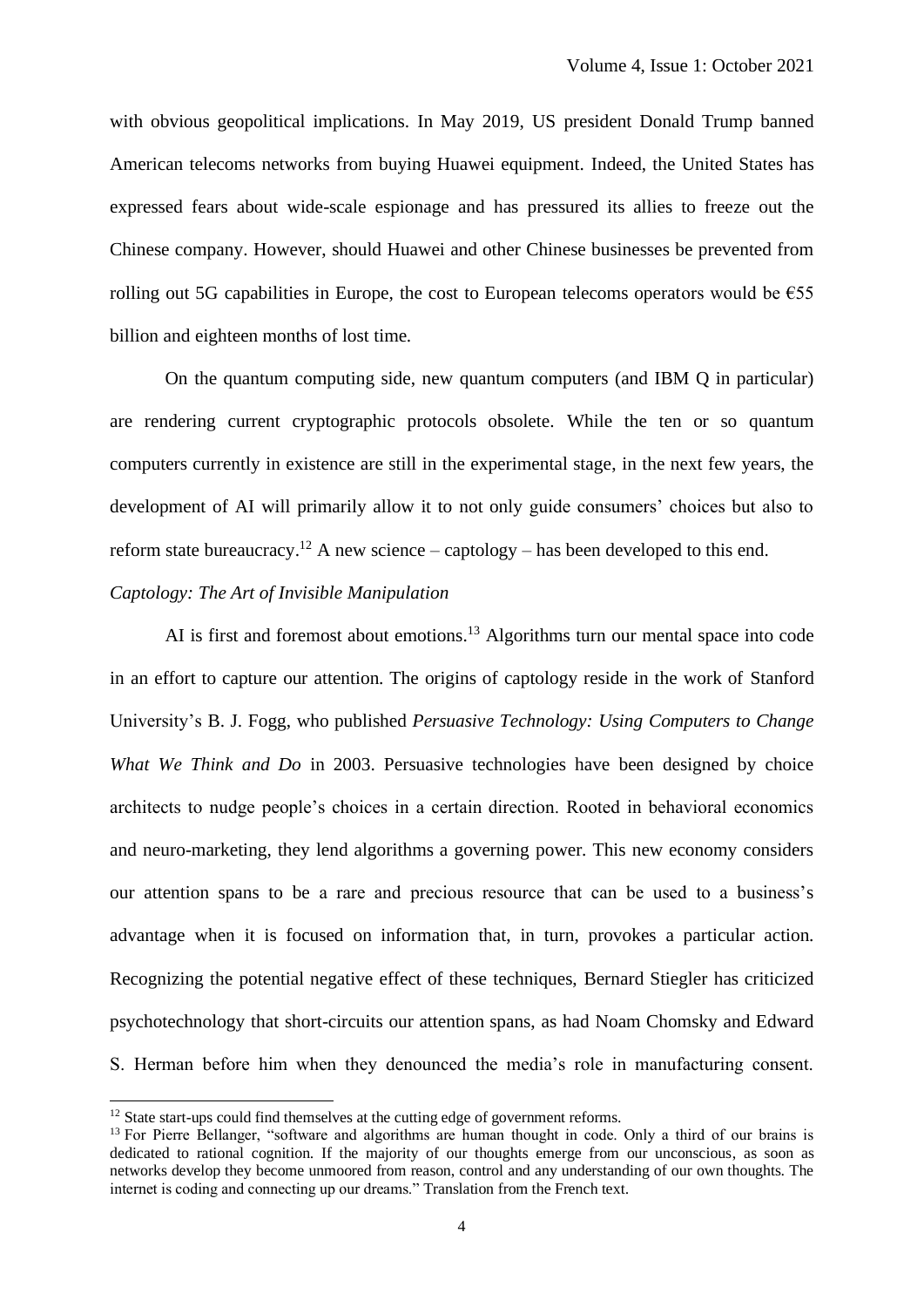Captology can also builds on artificially generated anxieties, such as the "fear of missing out." This particular fear is largely fueled by certain aspects of modern technology, such as mobile phones and social networking sites, such as Facebook or Twitter, which enable users to constantly compare their profiles. As the world's internet usage grows, a proportion of individuals will become psychologically dependent on being online and suffer from anxiety whenever they are not logged in.

Captology's potential for generating negative outcomes within the context of global digitalization is clear–and yet in the imagination of the global citizenry and security services it is overshadowed by fear of cybercrime, which, however, tends to be overemphasized in the surrounding discourse.

### *Cybercrime's Minimal Impact on Global Digitalization*

Although cybercrime is becoming increasingly prevalent, especially in developing countries, groups of hackers rarely manage to paralyze organizations or states for long periods of time.<sup>14</sup> In reality, cyberattacks (which are often supported by states) are a sophisticated version of three ancient practices, namely *sabotage*, *espionage*, and *subversion*. <sup>15</sup> Although the costs involved in these operations have plummeted, cybersabotage is still limited in scope. Still, it has been shown capable of doing damage in various ways: it is now possible to blow up a pipeline, break a dam, scramble a radar, delay a nuclear program, shut down a bank, take control of a car or assassinate someone by booby-trapping their mobile phone.<sup>16</sup> Cyberespionage is the real growth area: today, spies are overwhelmed by the amount of stolen data on offer, rendering them incapable of interpreting all this information shorn from its cultural

<sup>&</sup>lt;sup>14</sup> Cybercrime is mostly fueled by developing economies, which have recently become a significant force as far as fraud is concerned. Attacks originating in Brazil continue to rise, making it one of the world's five most prolific cybercrime hotspots. Currently, the most effective hackers operate from Israel and India.

<sup>&</sup>lt;sup>15</sup> The Tor network, which is spreading through the darknet, uses the onion routing technology that was developed by the US Navy in the 1990s. This military technology was mostly financed by the US government to promote democracy around the world. Until 2017, the US government funneled nearly all its funding via the US Navy, the State Department, and the Broadcasting Board of Governors that emerged from the CIA. As a result, major intelligence agencies can reverse data anonymizing processes to uncover Tor users' true identities.

<sup>&</sup>lt;sup>16</sup> Hackers can control the automatic windows and the indicators on a dashboard, or even cause the engine to malfunction.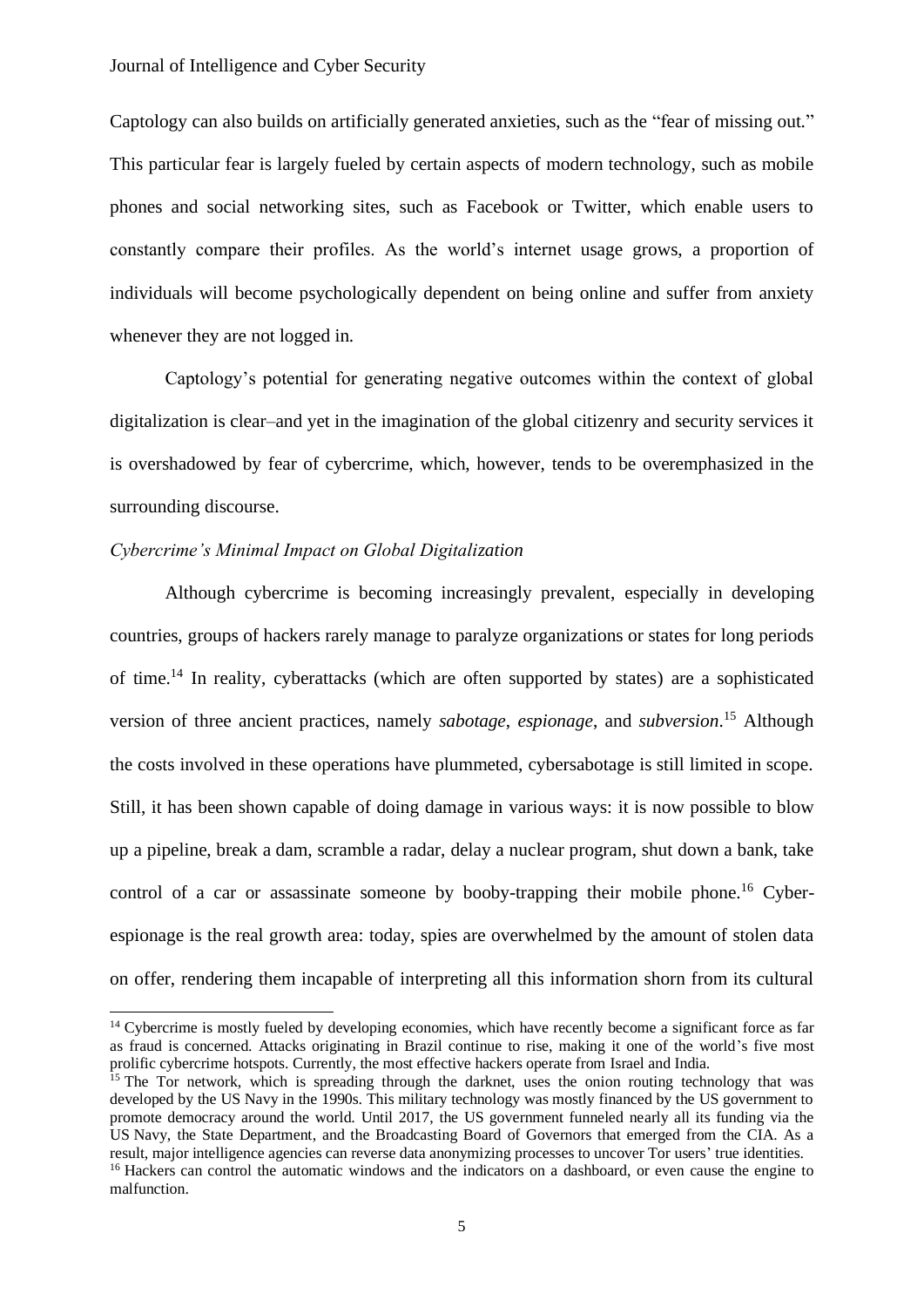context. In the world of espionage, attacks are becoming increasingly sophisticated. Certain viruses erase themselves as they go, for instance, making them impossible to trace.<sup>17</sup> They can also mutate, just like biological viruses.<sup>18</sup> As for subversion, while it is easy to start a protest movement online, it is very difficult to maintain in the long run. As a result, sabotage makes it temporarily trickier for the world to go digital, whereas espionage harvests the results of our constant connectivity. Ultimately, only noncommercial subversion is capable of endangering the current digital transition, but it is too infrequently executed to pose any serious kind of threat.

Having examined the digital revolution's workings, we can now sketch out the potential geopolitical consequences. Indeed, as can be seen from the preceding discussion, global digitalization is rooted in market dynamics and enables power to be exerted invisibly upon connected individuals. From a broader standpoint, it is aiding financial capitalism maneuver toward a new international geopolitical configuration, to which we now turn.

#### **Digital Empires vs. Digital Vassal States**

Geopolitics in the digitalized world are characterized by three major trends: an erosion of American power, an increase in Chinese power, and competition between the two to digitally colonize the rest of the world.

#### *Eroding America's Digital Power*

American power entered the virtual world via an oligopoly: GAFAM. Made up of five major businesses (Google, Apple, Facebook, Amazon, and Microsoft) and founded by former hackers,<sup>19</sup> GAFAM physically stores information.<sup>20</sup> As such, this big data is accessible to the

<sup>&</sup>lt;sup>17</sup> According to Kaspersky Lab's predictions for targeted threats in 2019. The next viral infections will be imperceptible.

<sup>&</sup>lt;sup>18</sup> Viruses use an unstable enzyme to multiply. Because there is no corrective system to call upon, this error remains in the genome. It occurs in about one out of every 10,000 cases. Much variation therefore exists within a viral population.

<sup>&</sup>lt;sup>19</sup> Examples include Steve Jobs (Apple), Mark Zuckerberg (Facebook), Bill Gates (Microsoft) and Linus Torvalds (Linux).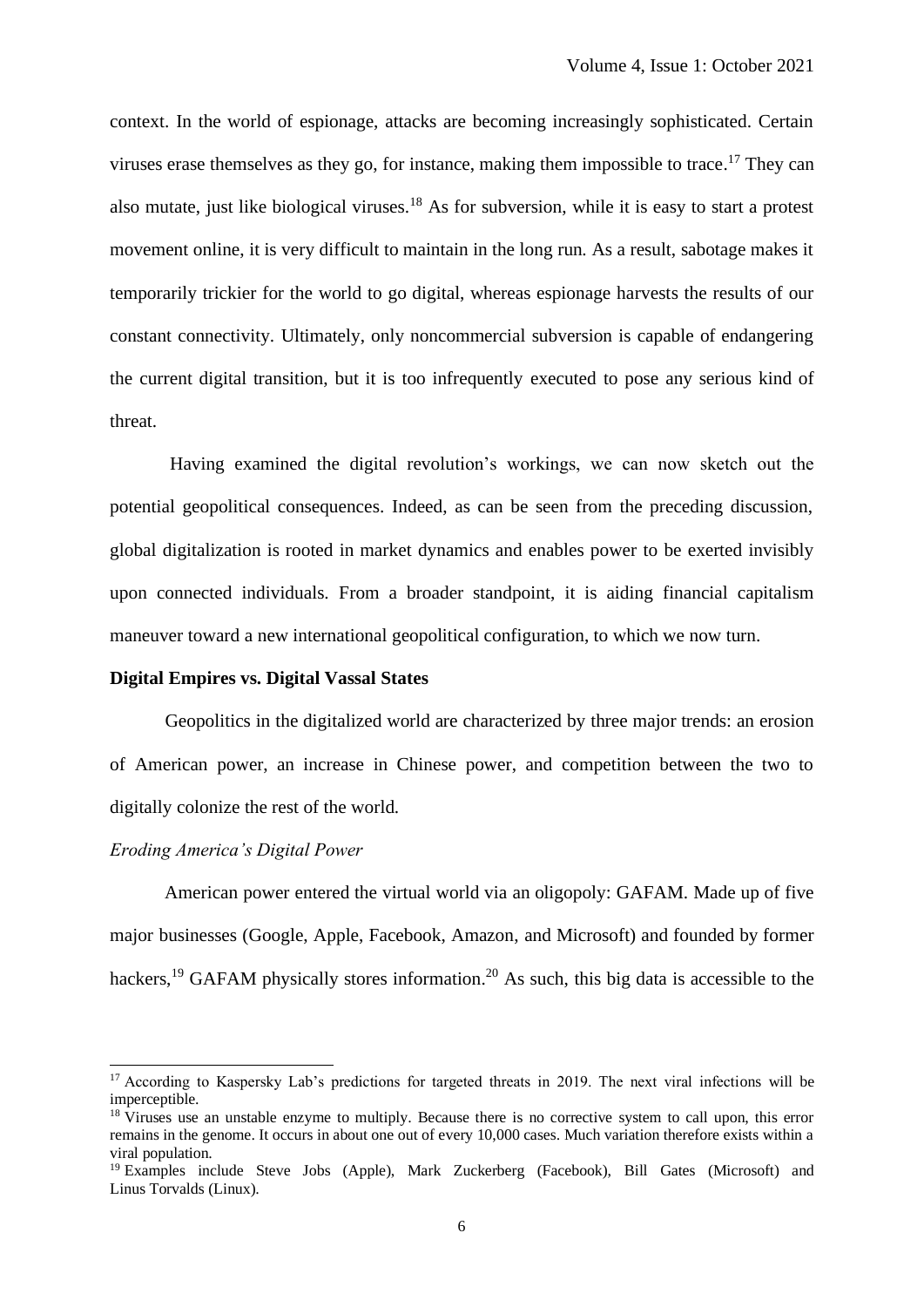United States and its British relay station. 80 percent of data goes through the United States, and listening stations are positioned close to where underwater cables reach land.<sup>21</sup> The geopolitical implications for control over cables range from fostering dependency among overseas territories far from major population centers,  $^{22}$  rising Chinese-American tensions,  $^{23}$ and in other, less-publicized arenas such as Portuguese-Brazilian wrangling for control over the former Portuguese colonies' economic market.<sup>24</sup> Most notably, in response to US dominance other actors have increasingly taken countermeasures: For example, to evade American surveillance, Brazil has built its own cable link to Spain. Similarly, China has built the Sea-me-we 5 cable to connect with the Middle East and, ultimately, Europe. And the Huawei Marine group is laying more and more underwater cables, for instance between Brazil and Cameroon.

Because GAFAM behaves like a state, Denmark dispatched an ambassador to it in 2017. In reality, it is more like a kleptocracy, which is living off stolen data, and whose hybridized belief system borrows from both left-wing libertarianism and right-wing technological determinism. <sup>25</sup> The resulting techno-libertarianism is espoused by visionary, charismatic founders who generate innovative commercial offerings that are always technologically avant-garde. With support from investment funds, GAFAM spent \$58 billion on research and development in 2016. They partly owe their monopoly to the brilliant Chinese

 $20$  The internet's infrastructure is mainly made up of high-capacity underwater fibre optic cables linked up to terrestrial cables and routers. For Europe, the most important cables are those that link the continent to the UK and, from there, to the US via the Atlantic Ocean.

 $21$  Historically, underwater cabling helped the British Empire to increase its financial power. The first functional cable was laid in 1851 between the coasts of France and England with the primary aim of telegraphing stock market information. Today, the Seaborn Networks consortium has now started building an underwater fibre optic connection between Fortaleza in Brazil and Wall Street. Known as Seabras-1, the project will eventually link up to African financial markets via South Africa.

 $22$  New Caledonia has been linked to Australia via the Gondwana-1 cable since 2009, guaranteeing it the fastest possible communications. Orange is also planning to link French Guiana to the Caribbean.

<sup>&</sup>lt;sup>23</sup> The United States has responded vigorously to increasingly powerful Chinese investments. In 2013, the American administration thwarted plans to lay a new transatlantic cable between New York and London, to which Chinese firm Huawei was meant to contribute.

<sup>&</sup>lt;sup>24</sup> The SACS cable has linked Angola to Brazil since February 2019, while ELLALINK connects Portugal to Brazil via Cape Verde.

<sup>&</sup>lt;sup>25</sup> GAFAM's system bears historical comparison to the extremely mobile Venetian gondolier company, which was able to pass information shared by travelers to the doge.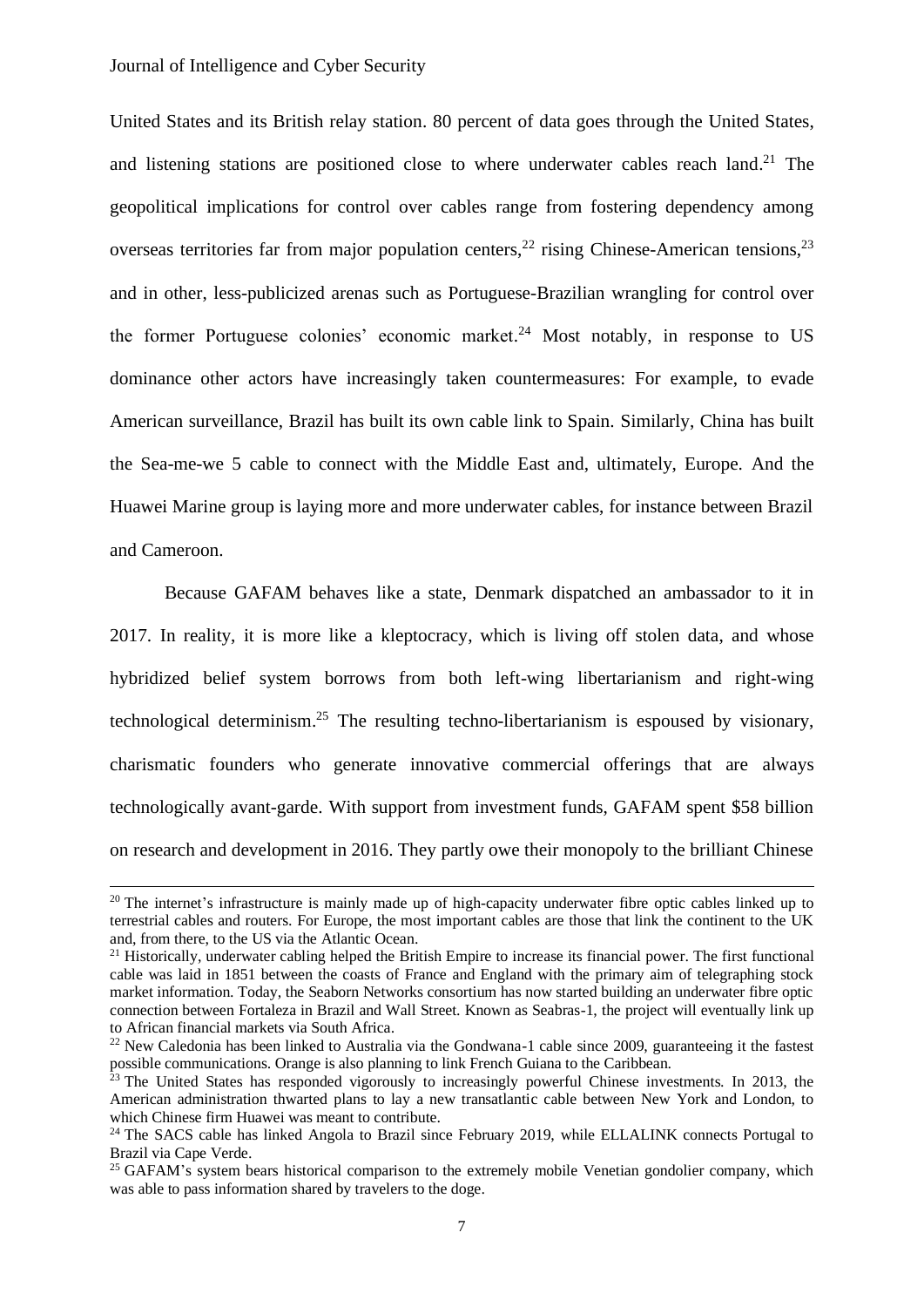and Indian minds that staff Silicon Valley. They are still in competition with China, however, which is trying to prevent them from developing any further.<sup>26</sup> To maintain its dominant position in this environment, the United States must speed up its industrial integration with Europe. For its part, if it hopes to reestablish its digital sovereignty, Europe needs to redouble its own efforts and investments in digital technology.<sup>27</sup> If it does not, it will have to accept strategic alliances which reduce it to nothing more than a digital vassal state.

# *China's Rise to Cybernetic Power as an Indicator of Rare Resources*

China's demographic collapse has forced the emerging power to concentrate on technology. The PRC is now hugely connected, and over half of its population has been online since 2017. Four hundred million Chinese people play online games, for example. Chinese internet users are online for about three hours a day, and over half of that time is spent on a mobile device. They browse and watch online videos, abandoning TV screens in favor of more nomadic options. Within this context, as part of its attempt to encourage digitalization while safeguarding against domestic political change, China is seeking to disentangle itself from ICANN, a legal authority based in California that regulates the internet, by boycotting multilateral meetings. Its objective is to draw a strict dividing line between the "Chinese internet" and the "global internet." In an attempt to "cleanse" the internet, the Chinese Communist Party has long sought to strengthen its grip on what it describes as information pollution and "electronic opium."<sup>28</sup>

From another angle, the Chinese have outclassed the Americans when it comes to AI. AI thrives when data is collected in massive quantities, and China has huge amounts of homogenized data that enables it to outstrip the United States in this realm. The country's

<sup>&</sup>lt;sup>26</sup> There are similarities between China's efforts and the way the United States attempted to block the USSR's forays into the nuclear and aerospace industries in the 1950s.

 $27$  It should be noted, for example, that despite its legal stability and general appeal, France has not been able to create any ground-breaking innovations within the technology realm for the past twenty years due to its rigid labor laws.

<sup>&</sup>lt;sup>28</sup> Internet addicts are viewed as both "deviants" who need their behavior corrected and "sick patients" who require medical help.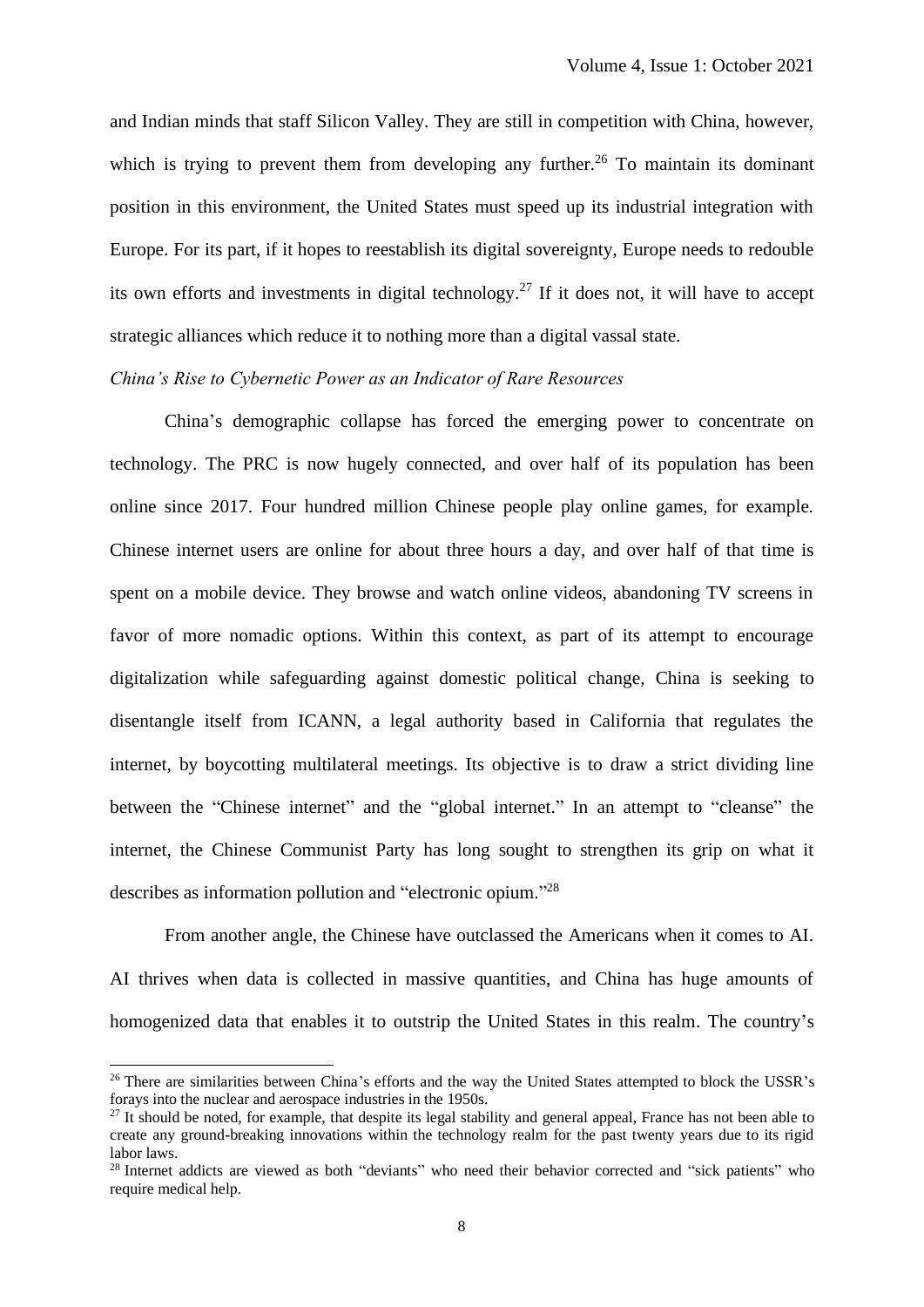"social credit" system, which awards every citizen a certain number of points based on behavior, has enabled it to extract vast amounts of data since it came into force in 2020.<sup>29</sup> Two modes of plundering data are thus going head-to-head: GAFAM pilfers our data on the one hand, while the Chinese government pilfers its own citizens' data on the other. The Chinese have the data but the Americans have the algorithms, which is why it is so crucial to the Chinese that they manage to plunder the latter or attract the very best engineers who will help them catch up. Competition here is fierce and has left behind India, which is only responsible for developing existing programs. For example, in order to maintain its digital independence, China restricts how its rare metals are exported and used, as these will go on to be used in the mobile phone manufacturing process. For Guillaume Pitron, the battle for rare metals is the hidden side of the digital revolution, and in the future, tensions will become particularly high in territories targeted by cyber-colonists.

#### *Major Powers Competing to Digitally Colonize Africa*

If the digital colonisation process were modeled on an algorithm, it would include the following steps. First, the colonizer would facilitate a cyberattack on the target state's communications and present itself as the latter's savior. Next, it would connect the country to the internet, secure its strategic networks and capture local cyber elites by rolling out a master's degree program in digitalization. It would then pillage the country's data, take over the consumer market and, finally, engage in online electoral marketing to maintain its grip on its conquered market.

This is precisely what is happening in Africa, where connectivity is growing rapidly. In 2018 alone, 35.2 percent of Africans were using the internet, compared with 16 percent in 2012. In this context, China has taken a very original stance toward the continent. First of all, Chinese businesses have provided the continent with technological tools at very competitive prices. For instance, Shenzhen-based electronics manufacturer Huawei has been operating in

<sup>&</sup>lt;sup>29</sup> This system is based on the questionnaires used by certain American insurance companies.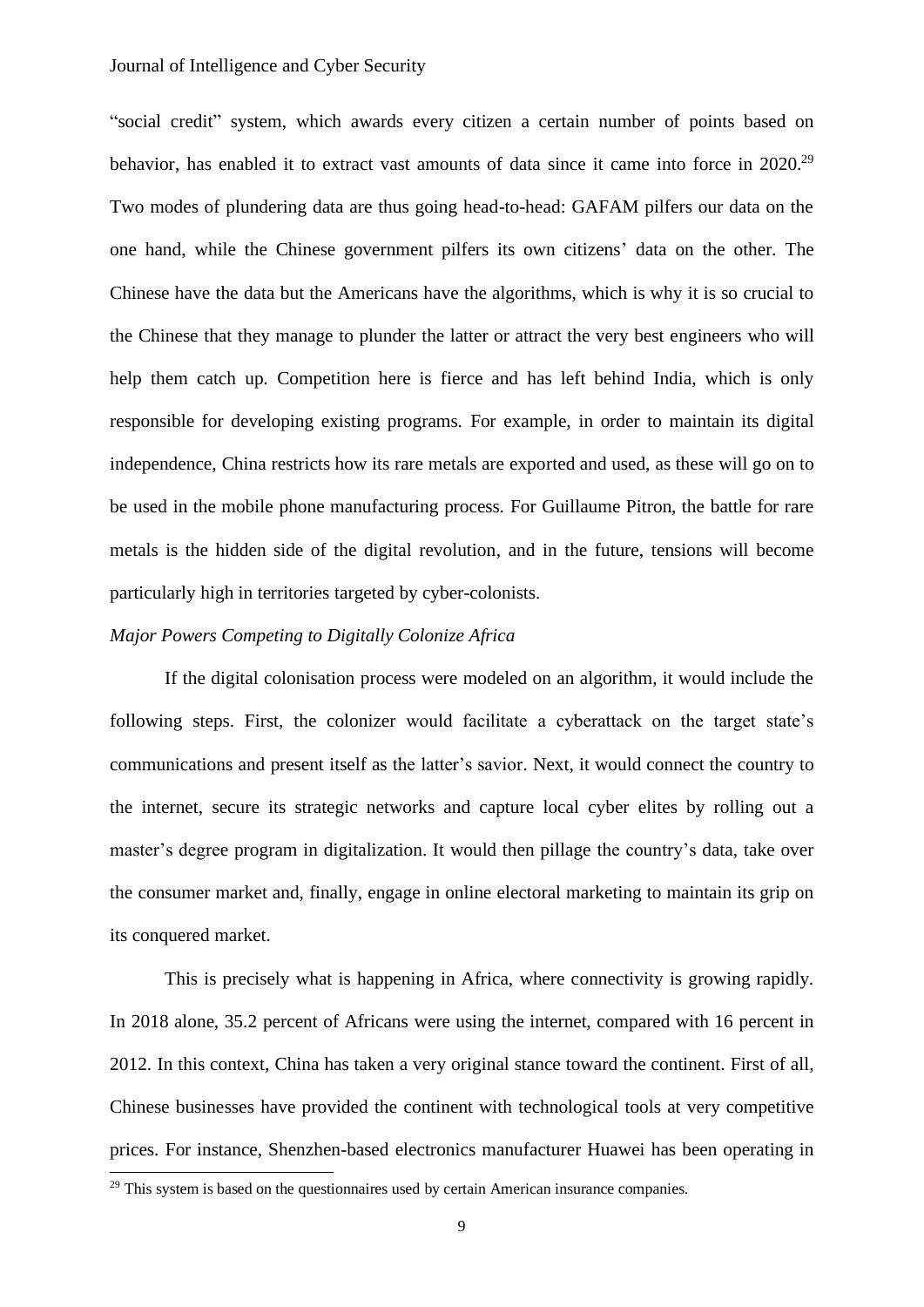Africa since 1999. In 2013, it partnered up with Microsoft to conquer the African smartphone market and is now outperforming the Californian giant in this sector in Africa. Huawei's ambition is now to sell premium telephones to an African middle class looking for enhanced services, further positioning China as a leader in this market. There are, however, significant differences between countries, from North Africa to the Sahel region, as the Chinese are not the only cyber colonizers in town. 30

For example, the British are also taking an interest in this promising market and organized a cyber-forum in 2018. France, too, has been seeking a piece of the pie. In 2019 Orange set up a specialist cyber defence subsidiary in Morocco: Orange Cyberdefense Morocco officially opened for business in Casablanca on April 16, 2019. A master's degree in cyber defense has been set up in partnership with the Université Polytechnique Hauts-de-France in Valenciennes to attract African talent and launch their careers. France also has a long-established presence in Libya as, in 2007, Amesys—a French subsidiary of Bull—sold its Eagle program to the Gaddafi regime to track its opponents. After changing its name to Advanced Middle East Systems, the company then sold a similar system to Egypt known as Cerebro. In the Sahel region, practices are changing, as internet cafés offer faster internet speeds rather than access to computers, suggesting rapidly progressing digitalization. The French army ran several cybersecurity courses, including in Nouakchott, Mauritania, from September 10 to 13, 2018, and in Niamey, Nigeria, from January 29 to February 3, 2018. *The Middle East: Digital Islands and Rich Pickings*

Finally, it is worth considering here another region where digitalization is taking on increasing geopolitical importance–the Middle East. The latter has two digital "islands," Iran and Israel, which represent opposing yet mirroring forces. On the one hand, Israel provides 7 percent of the world's cybersecurity, and its industry benefits from high levels of investment

<sup>&</sup>lt;sup>30</sup> For example, Algeria – considered the least secure country—had to call in specialist cyber police officers to monitor its baccalaureate exams in 2017.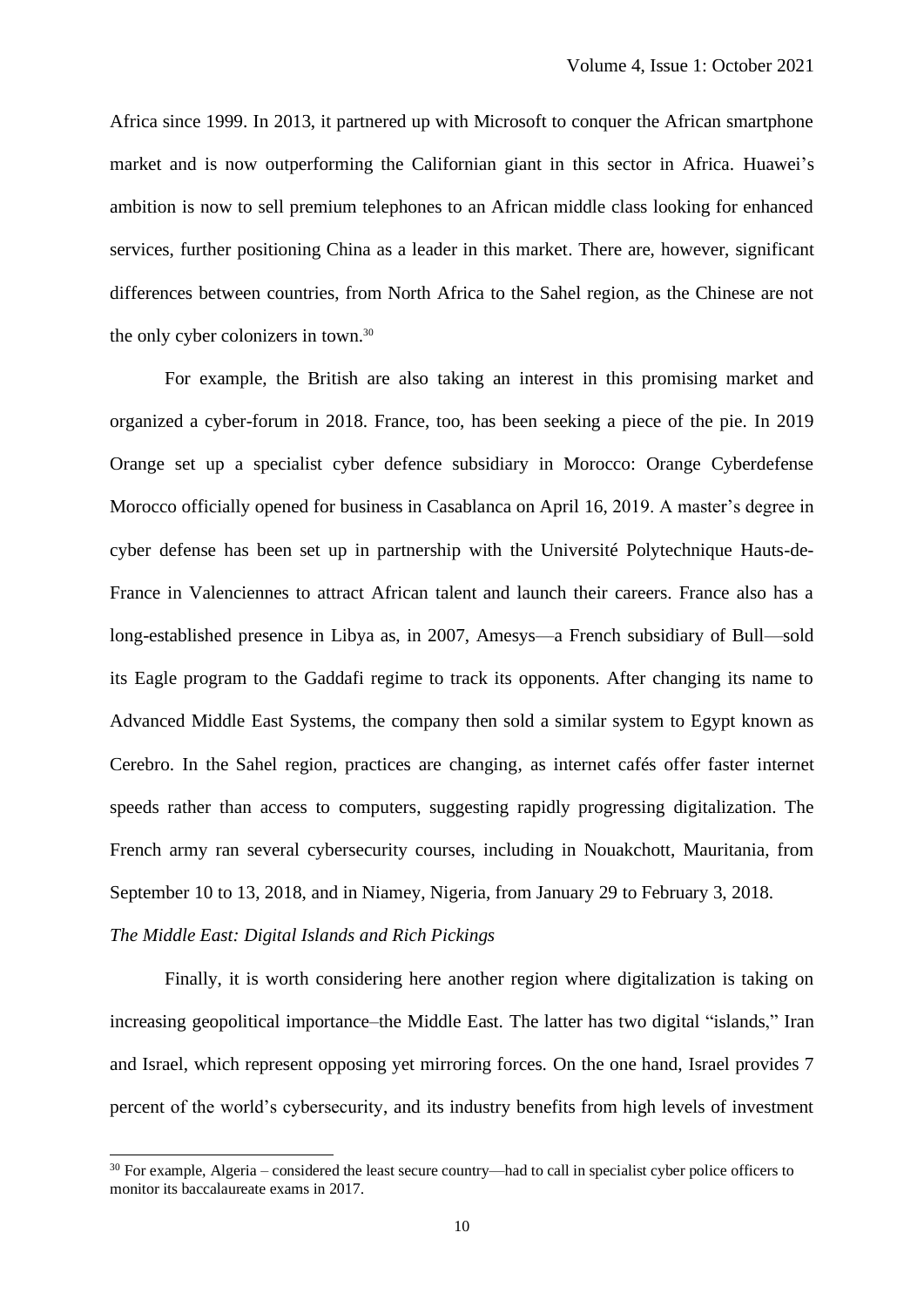that aim to protect a territory stripped of its strategic importance, while also improving its ability to export innovations.<sup>31</sup> On May 6, 2019, Israel sent out a warning to hackers operating outside its borders. After one cyberattack in particular, the Israel Defense Forces bombed a building in the Gaza Strip that was sheltering Hamas hackers. This has not prevented Israel itself from recruiting hackers keen to offer it their services for a hefty fee.<sup>32</sup> The field is growing, as exemplified by three former Israeli intelligence officers who founded XM Cyber in 2016 to operate in this particular field. For its part, and in opposition to Israel, stands the digital island of Iran, a country with equal levels of creativity but lacking in Western investment.<sup>33</sup> Among other things, Iran appears to have been behind cyberattacks on certain British banks in December 2018. The viruses used—Shamoon 1, 2, and 3—also targeted petroleum infrastructures in the Gulf's oil monarchies.<sup>34</sup>

Yet, Iran and Israel are not the only actors in the Middle East whose digitalizing activities have an impact outside their own borders. In Turkey, the nationalist Cyber-Warrior Akıncılar group has hacked anyone or any organization deemed opposed to the interests of Turkey and Islam.<sup>35</sup> Saudi Arabia, meanwhile, has enjoyed technical support from certain Israeli cybersecurity firms, which have made use of their position to gather data on the behavior of the country's elites or opponents to the regime.<sup>36</sup> Still, despite the protection offered by these Israeli companies, Saudi Arabia is now the most frequently targeted Middle

<sup>31</sup> \$800 million in 2017.

 $32$  Hackers are highly coveted. In fact, Dubai has even organized a hacking fair!

<sup>&</sup>lt;sup>33</sup> The word "algorithm" was invented by Persian mathematician al-Khwarizmi in the ninth century.

<sup>&</sup>lt;sup>34</sup> Cybercrime can sometimes be a proxy for military action. This was the case for these Iranian cyberattacks, which were designed to relieve pressure on the country during the embargo.

<sup>&</sup>lt;sup>35</sup> They hacked into *Charlie Hebdo*'s website, for instance, in 2011.

<sup>&</sup>lt;sup>36</sup> In 2017, representatives of the Herzliya-based NSO Group Technologies held a series of meetings in Vienna and at least one Gulf nation, during which a \$55 million contract was signed to supply Saudi Arabia with its famous Pegasus spyware. On the opposition side, Jamal Khashoggi and Omar Abdulaziz wanted to set up a cyber-opposition movement.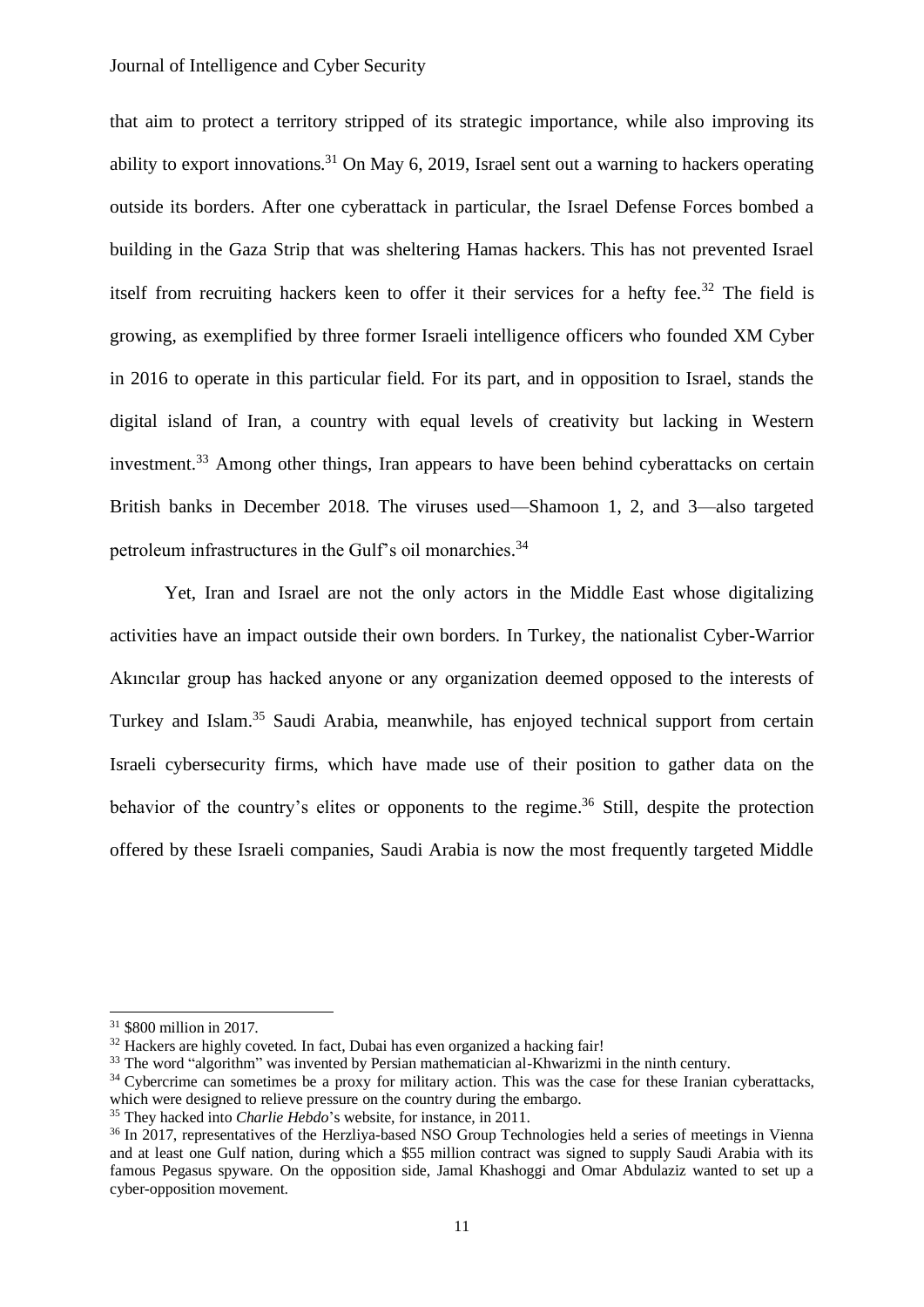Eastern country when it comes to cyberattacks, which mostly aim to steal information from private and public institutions' information systems.<sup>37</sup>

#### **Conclusion**

The growth in digital power offers a very imperfect reflection of the real clout of the states under discussion here: GAFAM's rise obscures the United States' geopolitical decline, while China's technological power conceals its demographic fragility. Conversely, in both Africa and the Middle East, hacking operations designed to steal digital or financial resources reveal the weaknesses of supposedly powerful forces.

Social digitalization rates are therefore a better reflection of the resources that are immediately available rather than their future potential. The internet has become a bitterly contested space among competing economic powers. The aim of this competition is to effectively privatize a space that is temporarily free for users to explore. Permanent connectivity, which devours instant data and interconnects objects and reified human beings, bypasses anyone who refuses to accede and labels them as suspicious. In the future, we can predict that states and individuals will generate a fog of incorrect data in an act of defiance designed to shield themselves from view.<sup>38</sup> Finally, digitalization is throwing up unexpected geopolitical changes. Ultimately, it will sweep away repetitive jobs and temporarily concentrate power in innovative territories, while making it possible for states and businesses to identify opinion leaders using relational mapping. Lastly, it will enable military chiefs to

 $37$  The lack of local training and a general lack of awareness of the dangers of cyberattacks have left the kingdom exposed.

<sup>&</sup>lt;sup>38</sup> Voice cloning is now a reality. Using a single minute of recorded audio, Lyrebird and Wave Net can digitally recreate an individual's voice to have him or her "say" whatever they want. Similarly, Stanford University has demonstrated facial control in which a person's facial expressions are recorded live but edited by an actor, with a computer instantly reproducing the latter's movements yet with any target person's face. Such deepfakes can attack individuals, organizations, and states. University College London has developed its *My Text in Your Handwriting* program to accurately reproduce a person's handwriting from a single sample. A talking robot named Luka mimics the characters from the TV series *Silicon Valley*, recycling dialogue from the first two seasons. The robot responds to questions by generating new phrases based on the models provided to it. In 2022, it is believed that populations in developed nations will read more fake news than genuine information. Automatic text, image and audio generators could contaminate the entire human communication network. 8.5 percent of Twitter accounts are already run by bots.